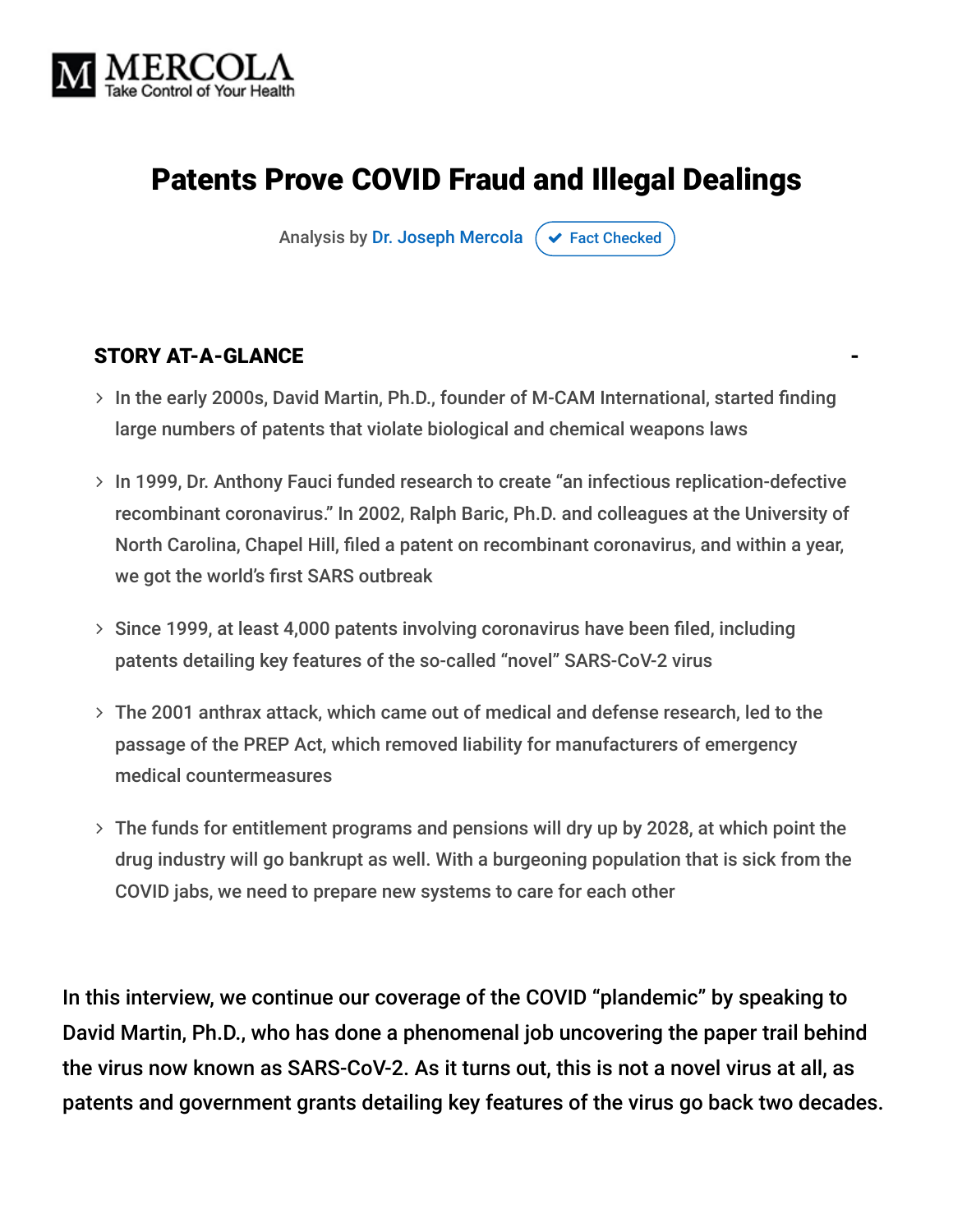Martin finished his doctorate at the University of Virginia in 1995, after which he was hired on to the medical school faculty in radiology and orthopedic surgery. In 2006, he set up the first medical device clinical trials organization for the University of Virginia  $$ a company called IDEAmed — which conducted medical device clinical trials for U.S. Food and Drug Administration submission. So, he has an extensive background working with FDA clinical trials.

## Monitoring Biological Weapons Violations

In 1998, he founded another company called M-CAM International, which is focused on finding ways to bring intellectual property into conventional finance. M-CAM also started auditing the U.S. patent system at the request of the U.S. Congress.

In the early 2000s, M-CAM worked with the Senate Banking Committee and was a contractor for the United States Treasury to expose white collar criminal activity around intellectual property and tax fraud. In doing that work, Martin also discovered something else.

*"Quite alarmingly, we found an enormous number of patents [detailing] biological and chemical weapon violations,"* Martin says. *"That was not something we were looking for. I let people know this was not something we set out to find. This is something that landed in our lap.*

*I developed a technology a decade earlier called linguistic genomics, which is a means by which you can look at unstructured text data and find the metaphoric meaning inside of what is being communicated. As you can imagine, if people of ill intent are trying to do something, they often hide what they're doing in plain sight, but they use language that is not conventional.*

*So, when you find a patent, for example, on a blast-resistant pathogen from a rocket-propelled grenade — did you hear what I just said? 'A blast-resistant pathogen from a rocket-propelled grenade.' Does that sound like it's a common way to inoculate a population or does that sound like [a bioweapon]?*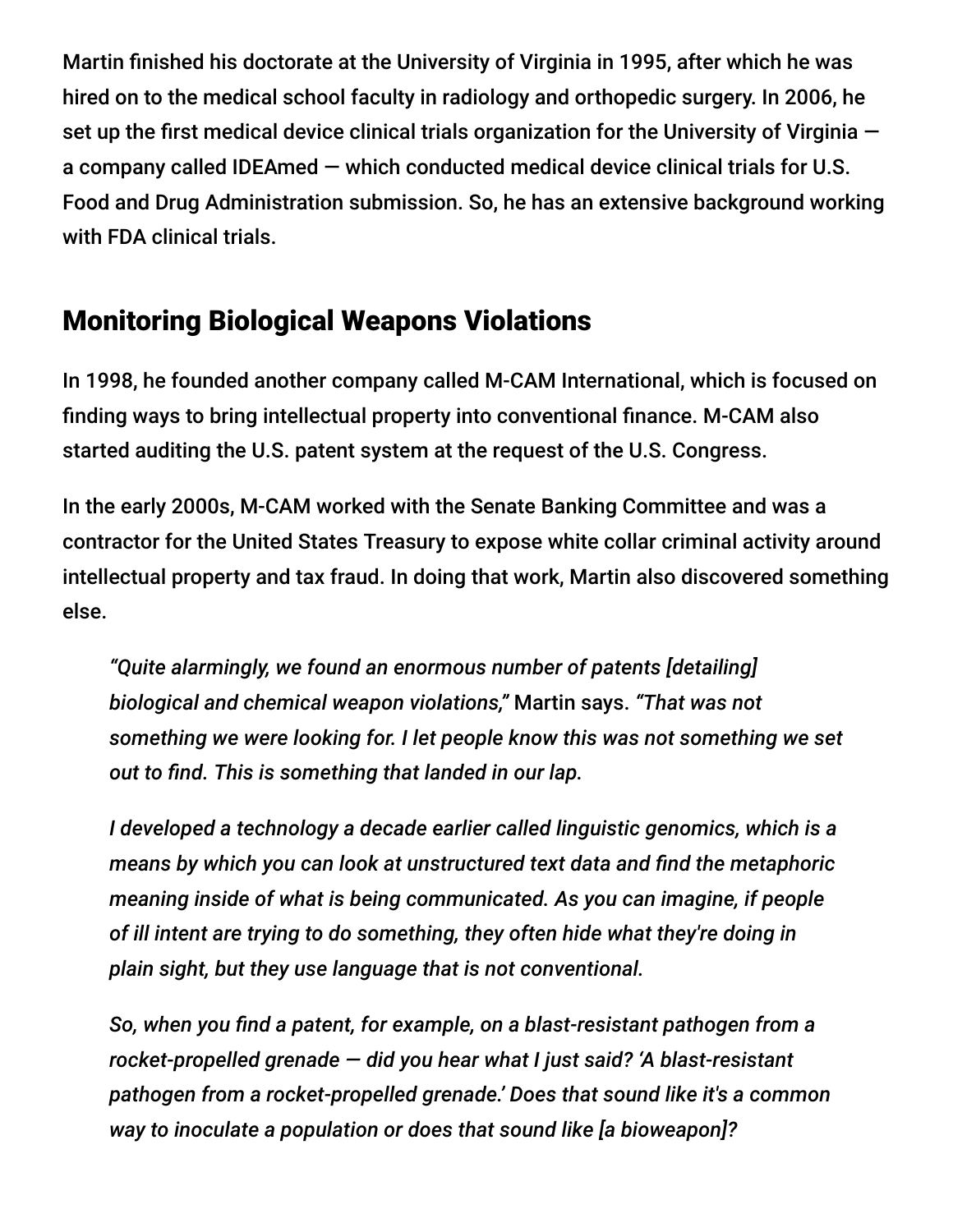*And so, finding a number of bioweapons patents, we started taking into account some very serious things. I published once a year the literal global phonebook of every biological and chemical weapon violation that took place anywhere in the world.*

*[It tells you] the who, the where, the who funded it, what their addresses are. It was … used by U.S. law enforcement, intelligence communities and elsewhere around the world to track things that were being done inappropriately. And, it was in 1999 [that] we started detecting that there seemed to be an alarming event around coronavirus, which we're going to get into."*

## Coronavirus Identified as a Potential Vaccine Vector

As explained by Martin, in 1999, the National Institutes of Allergy and Infectious Diseases (NIAID), headed by Dr. Anthony Fauci, identified coronavirus as a possible vaccine vector.

At the time, the disclosed rationale was to try to come up with an HIV vaccine, and to that end, Fauci, in 1999, funded research to create "an infectious replication-defective recombinant coronavirus."

In 2002, Ralph Baric, Ph.D. and colleagues at the University of North Carolina, Chapel Hill, filed a patent on recombinant coronavirus, and within a year, we got the world's first SARS outbreak.

# The Real Tony Fauci

For more background on Fauci, be sure to read Robert F. Kennedy Jr.'s book "The Real Tony Fauci," which details how Fauci's promotion of AZT during the 1980s ended up killing hundreds of thousands of people. And the pattern we're seeing with coronavirus is basically a repeat of previous behavior. Martin says:

*"It's important to realize that at the time [in 1984 when Fauci became director of the NIAID] we were transitioning from an STD environment in which syphilis and*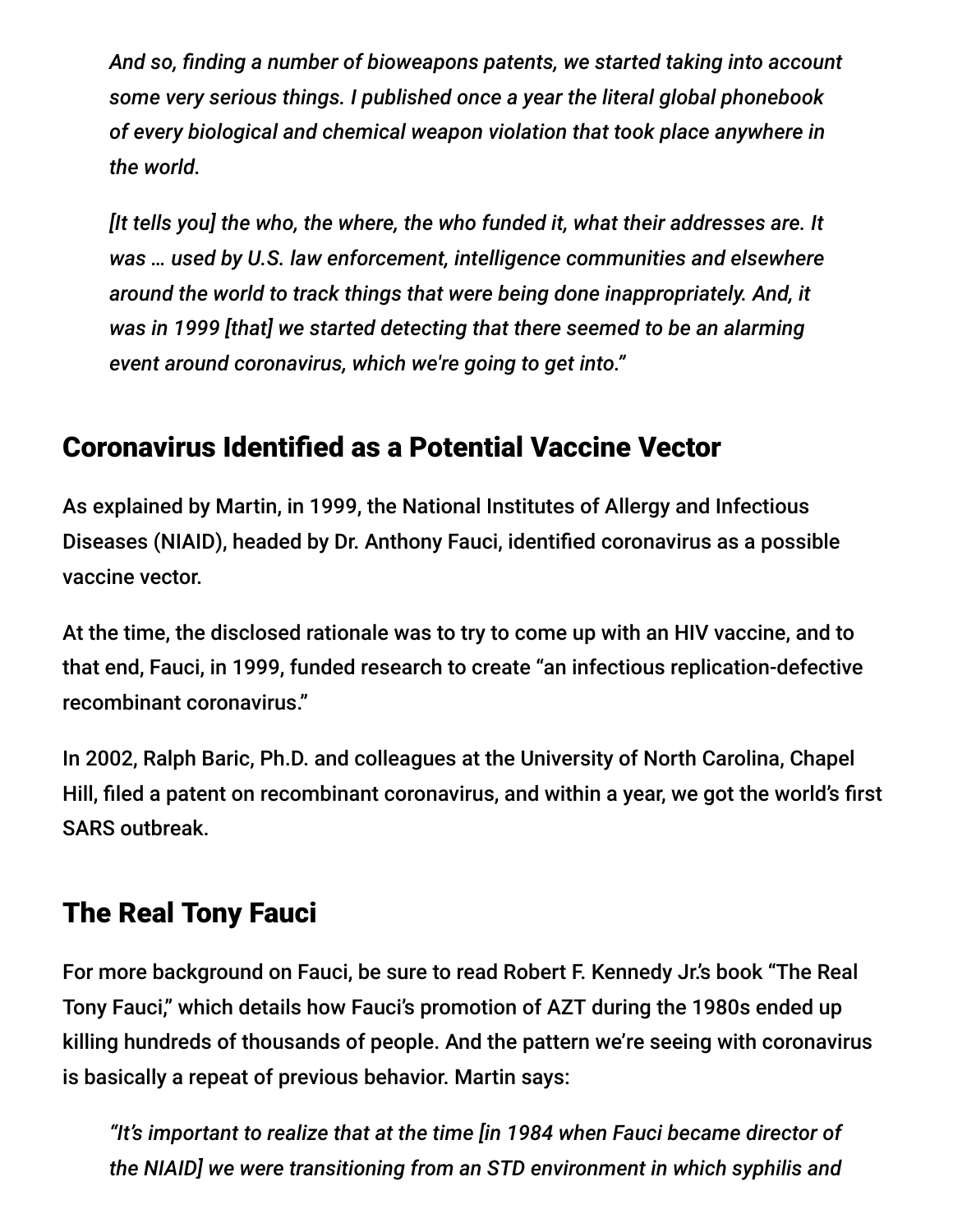*gonorrhea and those types of STDs were the things that we were concerned about …*

*HIV became a political and social hot potato because it was associated in many respects with lifestyle branding, and as a result it became a political issue to essentially identify a class of the population that could be the basis for research without consideration.*

*The notion by Fauci was that people with HIV had already made decisions that somehow entitled them to less humanity. As a result, the clinical trials around developing both management techniques as well as potential treatments … were done in a very reckless fashion. Numerous people died in [those] clinical trials, and by the way, still are …*

*He has been obsessed about this HIV situation as a platform to, essentially, use humans that he determines to be some form of sub-human for clinical trials. It is a horrific blight on the United States' medical establishment that we have been willing to allow this to go on in the name of science, in the name of health promotion, since 1984, without any significant disruption or check."*

#### The First SARS Outbreak

The first SARS outbreak occurred in late 2002 going into 2003 in China. Curiously, before Baric's team invented and patented a recombinant infectious replicationdefective coronavirus, no one had ever heard of SARS.

*"I'm not drawing a causal relationship," Martin says. "I'm making an observation that humans and what we call coronavirus seem to have cohabitated this earth for hundreds of thousands of years.*

*And then we manipulate that [virus] in 1999. We start playing around with putting it into different animals and different human cell line models, and then in 2003, we have SARS. Like a lot of other things, it's an observation worth noting.*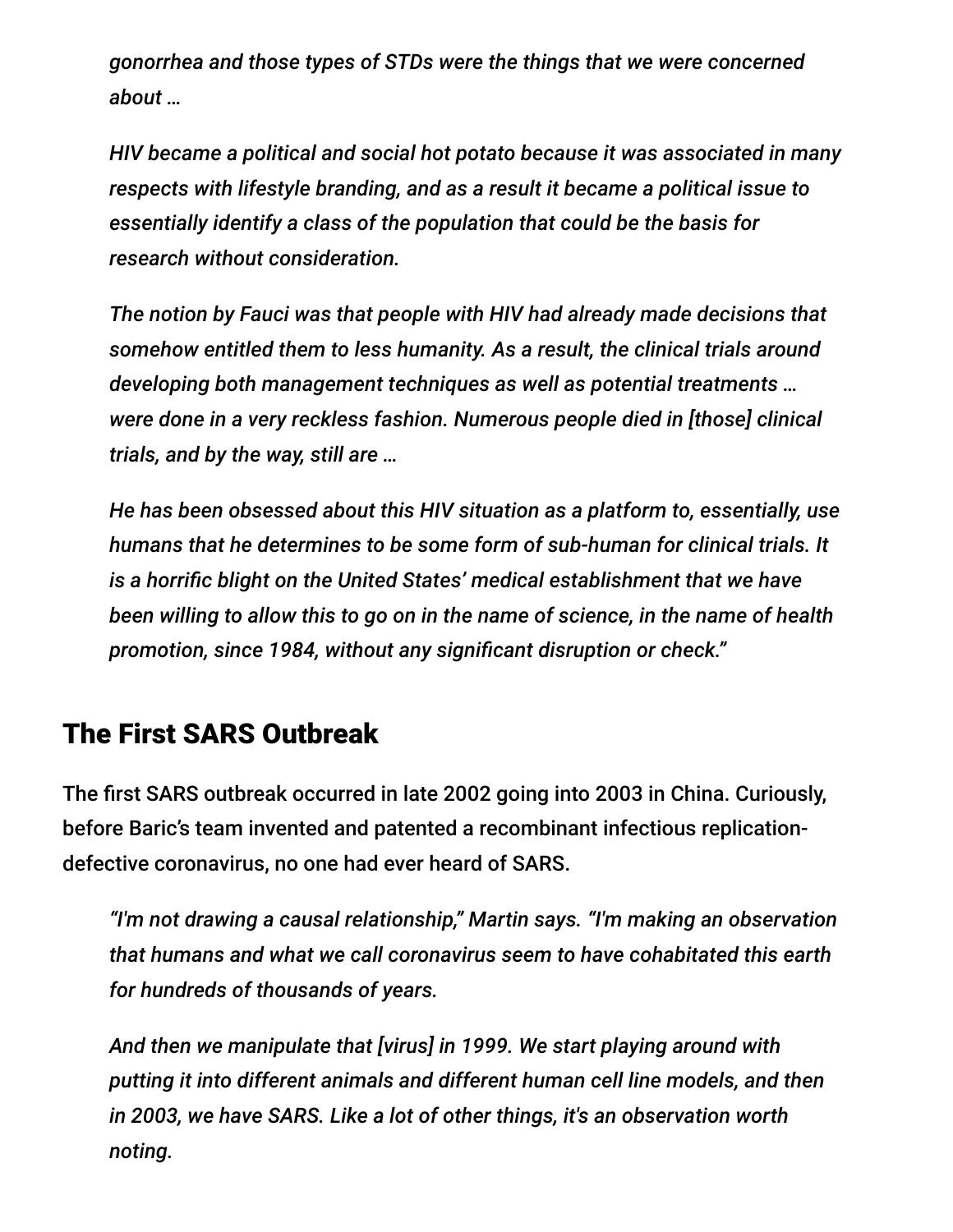*What makes the observation more problematic, obviously, is this was happening during the unfortunate results of the 2001 anthrax attack, which as you know came out of federal labs …*

*[It] became very clear that this was not [due to] a bad actor, per se. This was medical and defense research gone bad that got into the public and people died. But the real benefit, if you will, of the anthrax attack was the passage of the PREP Act."*

## Anthrax Attack Provided Desired Liability Removal

Inside the PREP Act we now have the carte blanche removal of liability for manufacturers of medical countermeasures. As noted by Martin, the PREP Act has "made pharmaceutical companies much more capable of instilling terror in the population, coercing a population into taking an untested measure, and doing so with absolute impunity."

Curiously, while Martin's annual report on bioweapons patents was, with only a few exceptions, appreciated and used by agencies around the world, when it comes to the information he has amassed on coronavirus, not a single agency anywhere in the world has been willing to address it.

*"No one … seems to be willing to look at the fact that beginning in 2016 we started seeing very alarming language being used, which was 'coronavirus poised for human emergence.' This was in patents, but also in scientific publications. And when you start referring to a coronavirus allegedly poised for human emergence, after the World Health Organization has declared SARS eradicated, there's something desperately wrong with that picture."*

# Racketeering and Organized Crime

The biggest alarm bell was published February 12, 2016, by EcoHealth Alliance president Peter Daszak<sup>1</sup> who, according to Martin, has been "the money laundering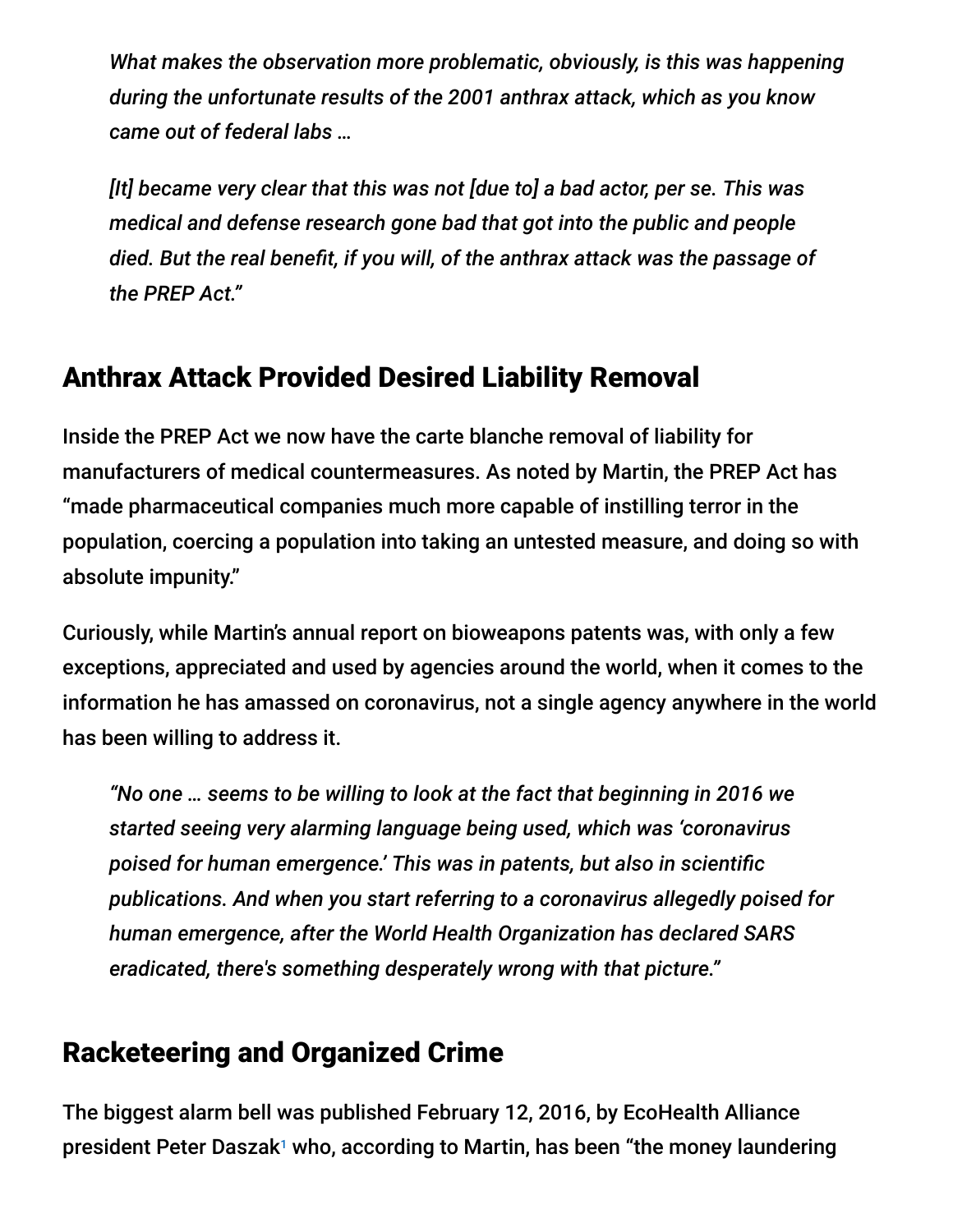agent" for gain-of-function research coronaviruses after the U.S. implemented a moratorium on that kind of research in 2014. Rather than close it down, this research was simply moved over to China instead. In 2015, Daszak stated: $^{\rm 2}$ 

*"To sustain the funding base beyond the crisis, we need to increase the public understanding of the need for medical countermeasures, such as a pan influenza or a pan coronavirus vaccine. A key driver is the media and the economics will follow the hype. We need to use that hype to our advantage to get to the real issues. Investors will respond if they see profit at the end of the process."*

That statement was made by Daszak in 2015, and was published in the spring of 2016. The statement "set off alarm bells very loudly within my organization," Martin says, "because when you have somebody who is promoting gain-of-function research, and clearly blurring the line on what is even legal … saying we need 'media to create the hype' … and 'investors will follow if they see profit' … that doesn't sound like public health.

To me, that sounds like organized crime. That sounds like racketeering, and we need to raise this issue."

#### What the Coronavirus Patents Show

In all, since 2002, some 4,000 patents have been filed on the genome, vaccines and detection of coronavirus. According to Martin, this is alarming, "because you don't file patents on something that you don't intend to commercialize." Evidence of intended commercialization can also be found by looking at the dates of certain patents by certain companies.

April 28, 2003, the U.S. Centers for Disease Control and Prevention filed a patent on the genome of the SARS coronavirus. Five days later, Sequoia Pharmaceuticals received a \$935,000 grant and filed U.S. Patent 7151163 for a treatment for that same virus. How can you file a patent for the treatment of a virus that was only discovered five days earlier?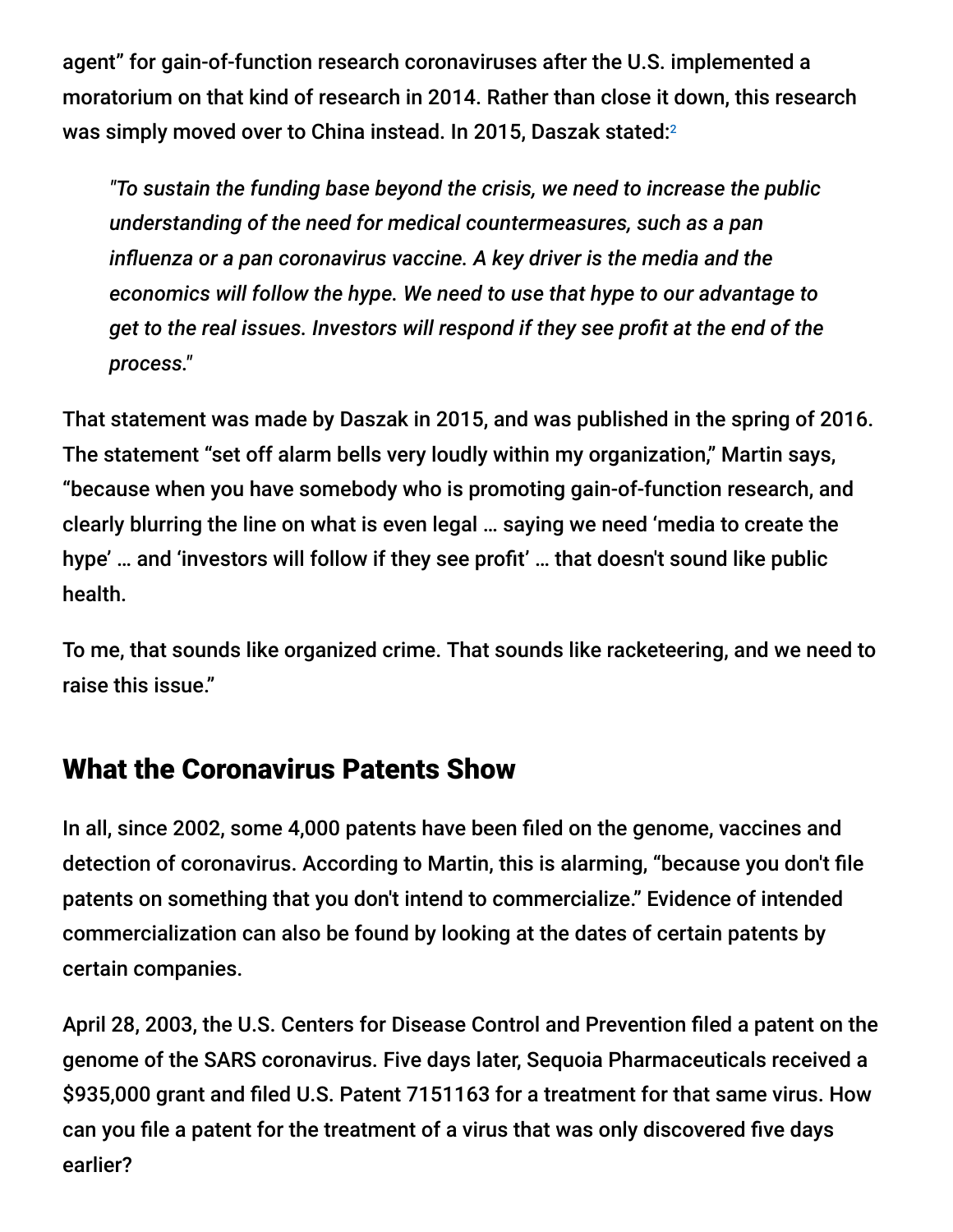*"That sounds like an inside job,"* Martin says*. "Because you cannot have a pathogen identified and a cure for it in five days, when all of the information was held from the public, because when the CDC filed its patent on the genome of coronavirus, it paid to keep that patent secret.*

*So, somebody somewhere knows that this thing was going to turn out to be a moneymaker … The proliferation of proprietary controls around SARS Coronavirus probably exceeds at least by two or three times most other pathogens …*

*Dana Farber had a monoclonal antibody patent system that came out of three NIH grants. Their patent 7750123 on the monoclonal antibody for SARS-Cov treatment took place in 2003."*

So, while we've been told that SARS-CoV-2 is something we've never seen before, there are 4,000 patents and patent applications that say otherwise. The same can be said for the testing and the COVID shots. For example, Pfizer filed the first S1 spike protein vaccine patent on coronavirus in 1990 — 30 years ago.

*"Regardless of what part of the story we look at, the patent record is full of thousands of patents where commercial interests funded by NIAID and the National Institutes of Health have been building the economic cabal around coronavirus. This is not a new thing. It hasn't been a new thing.*

*And regrettably, we're being told continuously that somehow or another there's something novel about this experience, despite the fact that every single part of what we are told is being detected with PCR … the injections, every single one of those things has been known and isolated for over 30 years."*

#### How Did We Get Here?

How did we get to a point where taxpayers are funding research on pathogens that are being designed to sicken and kill us, only to drive profits into the drug industry and all these various patent holders, which include the government itself?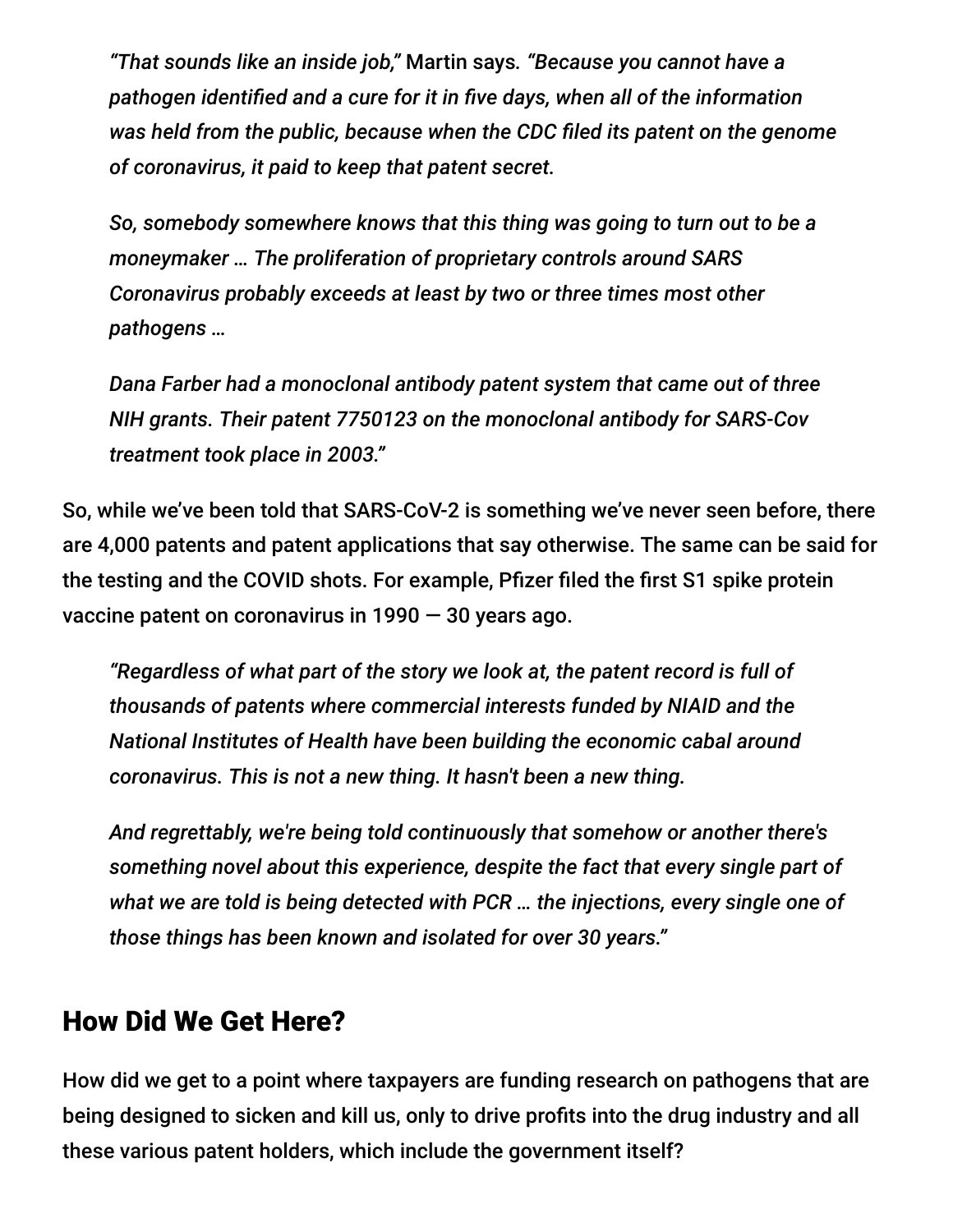In large part, it goes back to the implementation of the Bayh-Dole Act of 1980, which allows the beneficiaries of federal grants to file patents on work derived from federally funded research. The idea was that the economy would benefit by allowing scientists to be entrepreneurs first, rather than simply publishing their research.

This piece of legislation has undermined health care by bringing the patent office, the FDA and CDC into an unholy trinity that serves and promotes private pharmaceutical concerns. So, what we have now is an insidious funding loop. Martin explains:

*"Corporations and pharma lobby to get people elected. Once they're elected, the lobbyists flow an enormous amount of money into the various NIH programs. In the case of NIAID, since Fauci took over [in 1984], \$191 billion have gone through his fingers. Now, is that because he's successful?*

*No, as a matter of fact, under his watch, allergies and infectious diseases have increased over 60 times. Yet somehow or another, he's still the director of a failed [agency] that's gotten \$191 billion to solve a problem that is getting worse every single year.*

*If it was a company, we would have fired him. The problem is, it's not a company. It's a money laundering agency. It moves public funds through the hands of a federal agency into the research laboratories, which ultimately are going to conduct research that is then licensed back to the benefactors, which are the pharmaceutical companies that paid to get people into office in the first place.*

*So, this is a revolving door problem, and the Bayh-Dole Act created an insidious incentive that said that the only research that was going to be conducted was going to be research that ultimately would flow back to the pharmaceutical industry and create juggernauts, where the risk of R&D was taken by the public and the benefit for that R&D was taken by the private. That's a horrible thing, and that is exactly what Fauci has run."*

## Why Did Fauci Pick Moderna as Vaccine Frontrunner?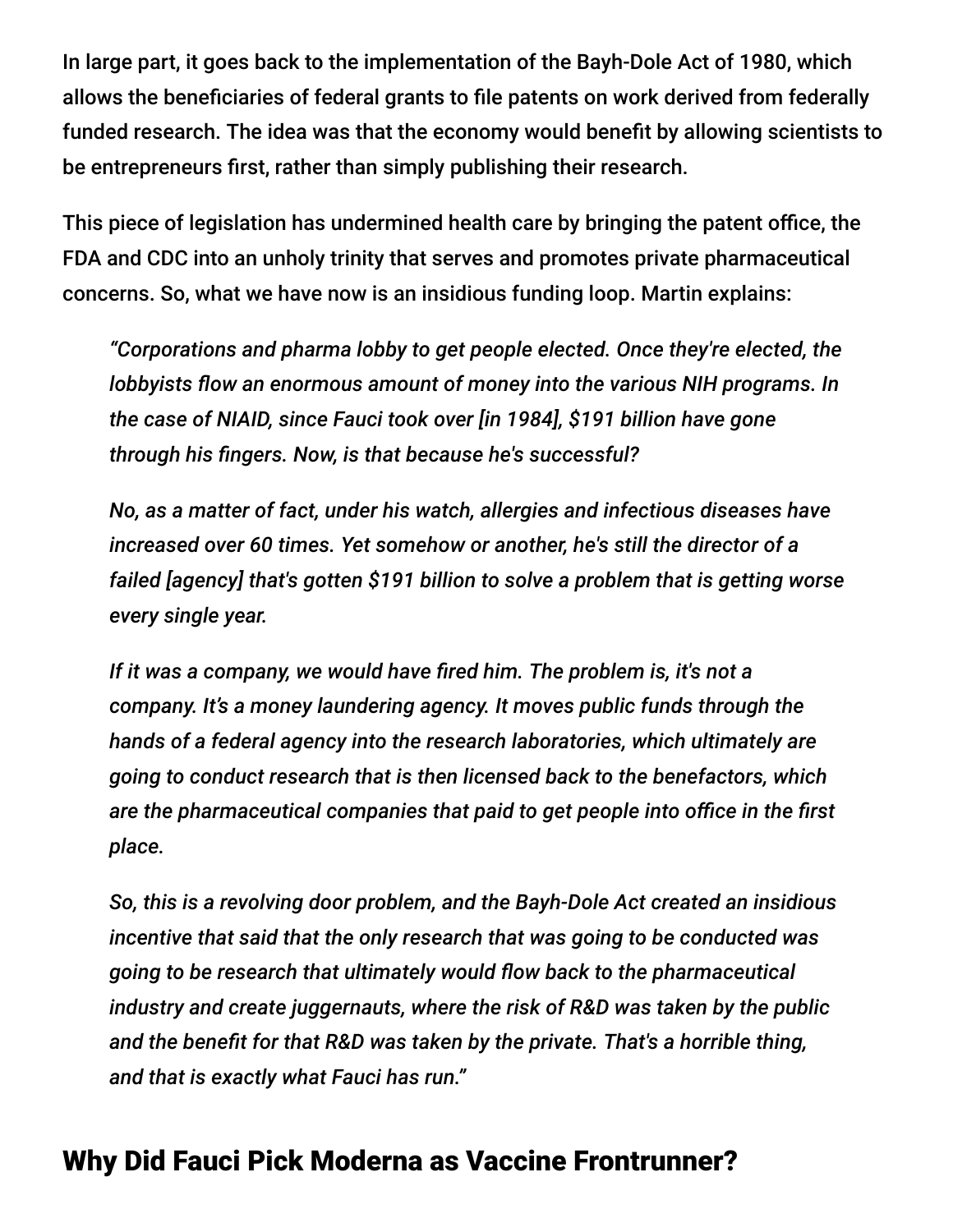Martin also points out that Fauci has also lied to Congress about the NIAID's financial interests in drugs. During this pandemic, Congress and the Congressional Budget Office asked for an accounting of NIH-owned patents where they have potential commercial interest in the drugs being produced. Fauci did not disclose any of them. Instead he lied and said there are none.

*"The evidence is stacked a mile long,"* Martin says. *"Moderna stands alone as the only recipient of NIAID funding that fails to comply with the law and fails to disclose the federal government's interest in their intellectual property.*

*Despite the fact that everyone knew Moderna failed to disclose the federal government's interest in its research, Fauci picked Moderna to be the frontrunner for an untested, commercially unsuccessful and entirely unproven mRNA vaccine technology in the spring of 2020.*

*There was no rational justification for that, and there would have been less rational justification, given the fact that Moderna is on record as having violated the federal law, the Bayh-Dole Act, 141 times at the time they were picked to be the winner.*

*This is a known fact, but it was overlooked entirely, and not a single law enforcement agent anywhere in the United States has decided that having a criminal organization supply a product sounds like a bad idea."*

#### Violations of Law Everywhere

Since the beginning of this pandemic, the number of rules, laws and regulations that have been broken in the name of public health boggle the mind. Even laws that are absolutely clear and in no way ambiguous are being broken. For example, under Code of Federal Regulations Title 21, section 50, no one can be forced or coerced into a clinical trial of an experimental medical product, even if it's a pandemic countermeasure.

*"It's black and white, and this clinical trial does not end until 2023 in the first best instance. So, there is no such thing as an approved or even authorized use*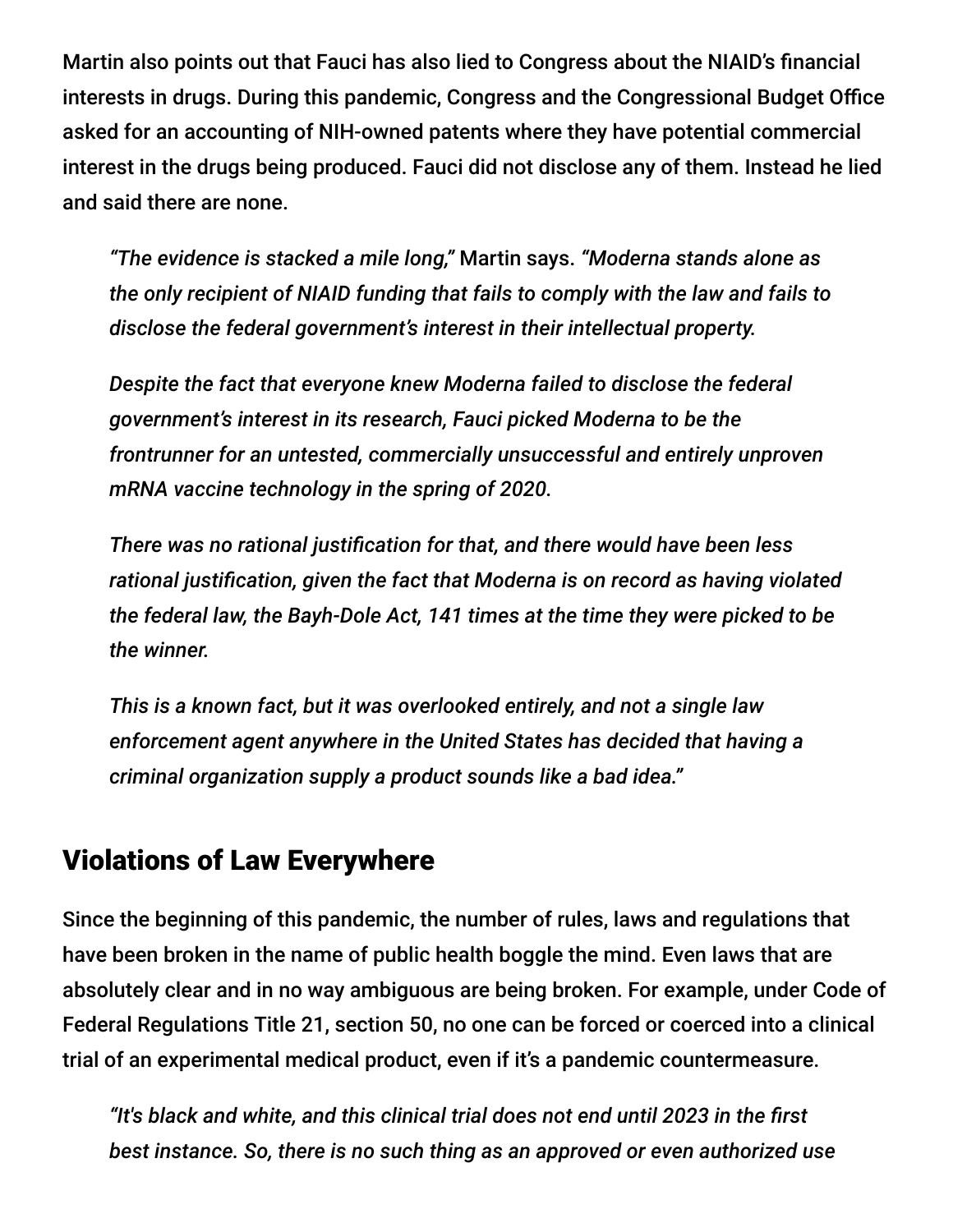*of a [COVID 'vaccine'] that can be compelled on the population,"* Martin says.

And yet they're bribing, threatening and coercing people everywhere. The drug companies also violated basic principles by eliminating all of the controls and giving the test vaccine to everyone in the trials, leaving us nothing against which to compare side effects. They also do not have an independent investigational review board, or the statutorily required approval processes for the protocol.

The companies themselves decided to modify their protocols midstream, which simply isn't how it's done. Basically, we do not have an actual clinical trial on these COVID shots, because so many of the basic principles of clinical medical research were violated.

## Collapsed Judicial System Has Put Big Pharma in Charge

The federal government is also violating the False Claims Act by telling you the COVID shots are safe and effective, when the studies are still years from being completed, and have been undermined in all the ways just mentioned.

*"What we have is a situation where the deaths are actually considered to be acceptable,"* Martin says*. "I don't know what world you have to come from to find that term even remotely speakable. I think the utterance of that phrase is horrific … We are killing people willfully, and we are doing it with impunity in the name of what we call a love affair with science.*

*The only problem is we've desecrated science in the process because it turns out that when I did randomized double-blind, placebo-controlled trials, you know what I had to do? I had to keep the populations blinded. I had to keep it placebo-controlled for the whole clinical trial. And the reason I had to do that is because that's what the statute requires.*

*This entire process has been willful acts of harm to humanity. And the only hope we have is a very small note in the Department of Justice opinion that took place under the Trump administration, which says that if this was based on*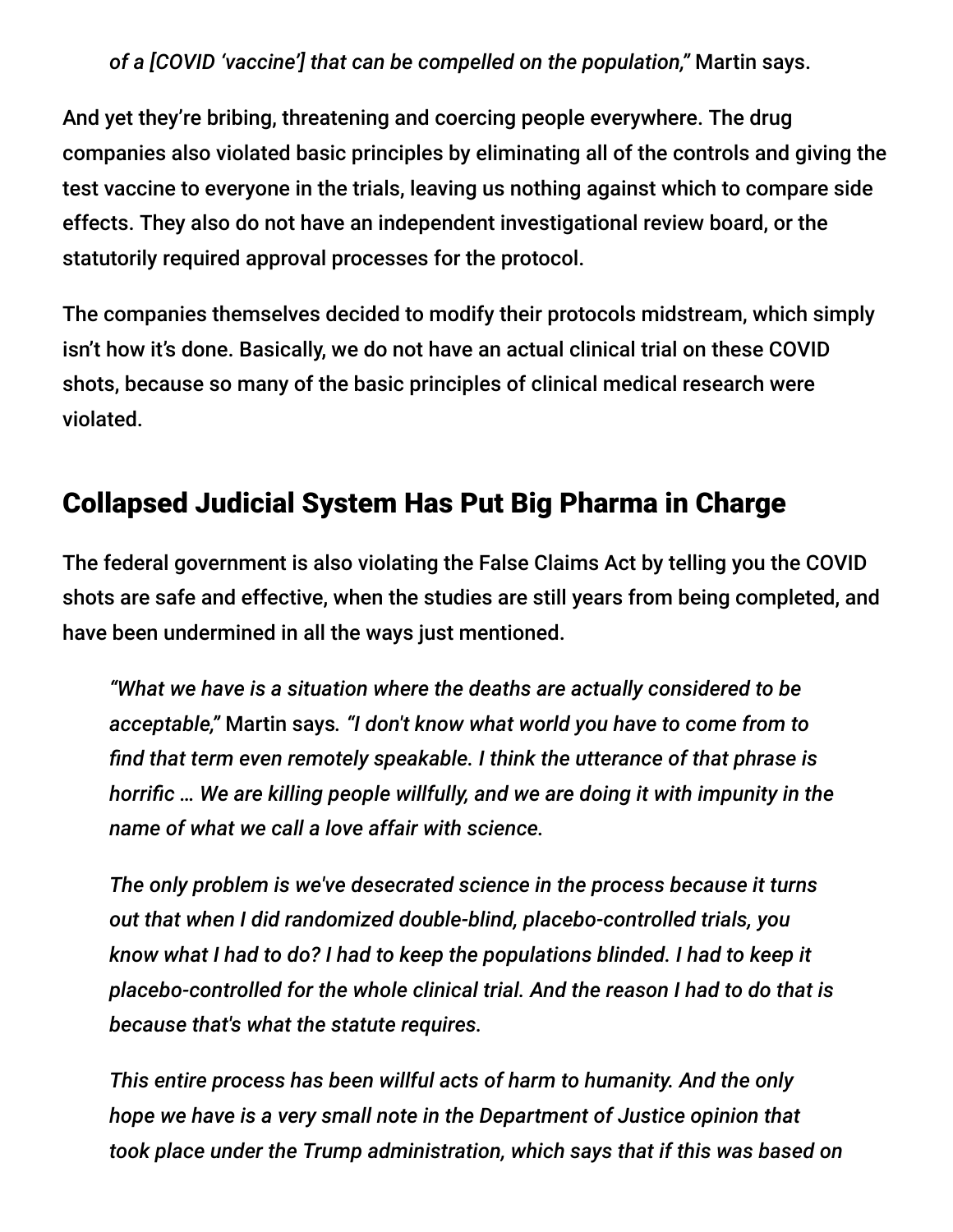*felony acts, then the entire emergency use authorization and all its benefits would collapse.*

*In other words, if we can show that a felony has occurred — racketeering, lying* to Congress, the public coercion ... [and] in the Fauci dossier<sup>s</sup> I outline dozens of *felony violations — [it] would bring this entire thing to its knees, because the moment the PREP Act protection falls away from Pfizer, Moderna, Johnson & Johnson, AstraZeneca and others, I can guarantee you [Fauci] will not be promoting a vaccine.*

*If they are liable for a single injury or death, they'll pull the plug on what they know to be unsafe. That requires law enforcement to do its job. And somewhere there has to be a prosecutor who's willing to do their job … Right now, I genuinely do not think we have three tiers of government. I don't think there is a Department of Justice.*

*The judiciary is functionally gone … When we allow the judiciary to be an arm of the executive [branch], then what happens is we've actually lost the three-tiered structure of government. And, as a result, the system collapses. The judiciary was the only thing that was explicitly independent. We don't allow judges to get sponsorship in campaign finance. We don't allow judges to be elected.*

*We appoint them, we go through an approval process. We do all sorts of things to try to make sure the judiciary is independent. So, the only risk to the pharmaceutical industry, the only risk to an executive out of control, was the judiciary.*

*By collapsing the judicial system in the United States, we have effectively made the government a servant of its benefactors — and that is the pharmaceutical industry."*

#### How Will It End?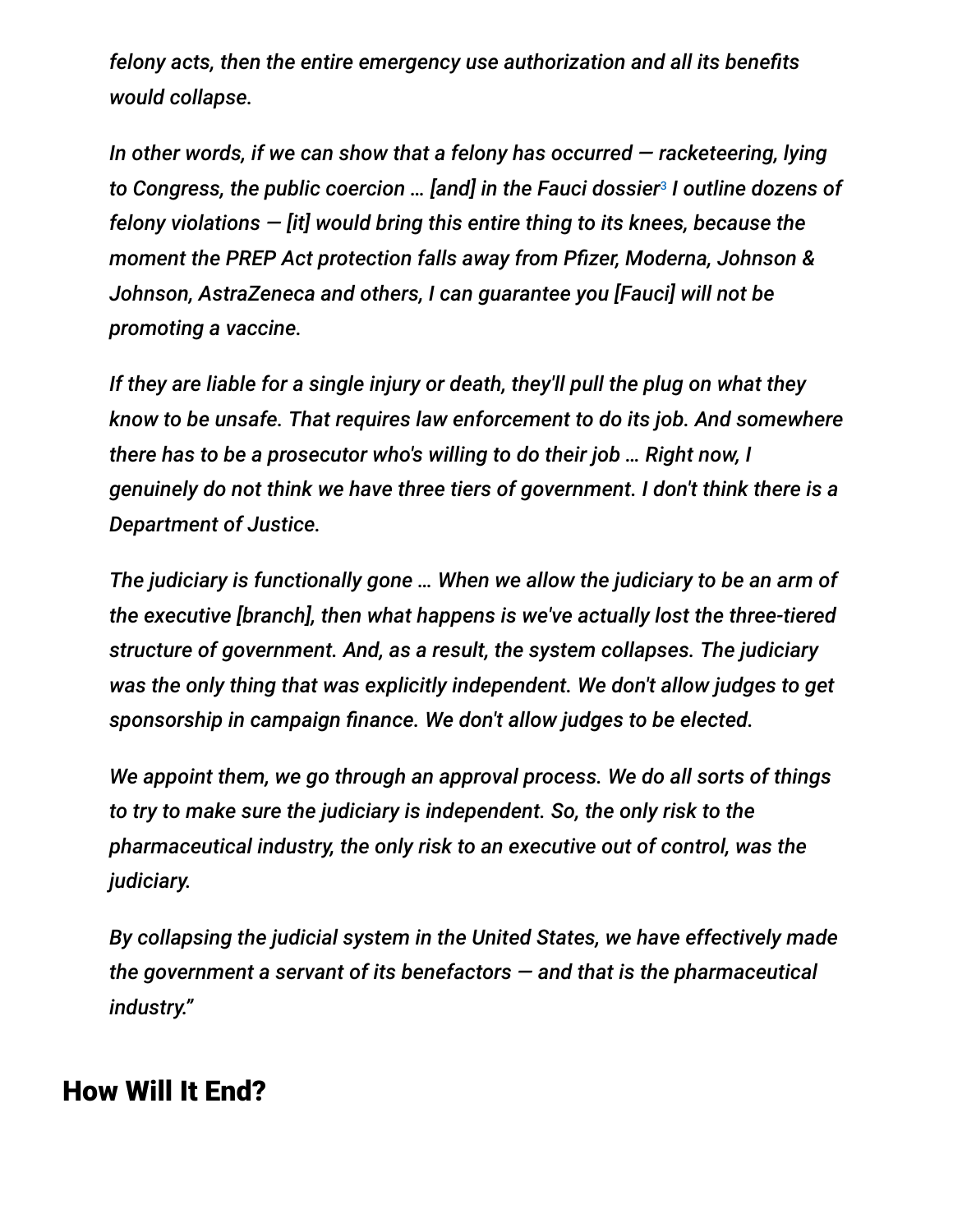With what appears to be a near-total collapse of the judicial system, it looks like we're on a straight path to global tyranny, with no routes of escape. Martin, however, believes there may be a way out, but it will require action on behalf of rational individuals blessed with foresight. He explains:

*"You have to have currency to buy off politicians. Back in 2008, when we had the global financial crisis… we instituted a policy that [will] functionally bankrupt our entitlement program (Social Security, Medicare and Medicaid) in 2028 [or 2033] …*

*The best math we have is that the annuities and pension programs of the United States functionally run out of their trust fund in 2028. What does that mean? Well, one of the things that people overlook is there's an unholy alliance between the insurance companies and what we call health care.*

*Insurance companies are long-dated asset holders. These are the people who have to have money today to cover issues in the future. That's what a longdated asset holder is. The problem is that the Federal Reserve and the European Central Bank and other central banks have suppressed the value of the return on funds, so the funds are running out of money faster than expected …*

*You know as well as anybody else that for a politician to stand up and say, 'I'm going to abolish or significantly alter Social Security' is the death knell to any political aspiration. Tiny problem. But whether they say it or not, the trust fund runs out of money in 2028.*

*Now, here comes the kicker: So does the pharmaceutical industry because it turns out that the money that's going into that system is actually paying for the drug dependency of this country.*

*And if we go all the way back to 1604 — to the establishment of the British East India Company and the establishment of the Virginia Company — we'll realize that the 400-plus-year tradition that we have, where we have built nation states on the back of the drug trade, is coming to its end.*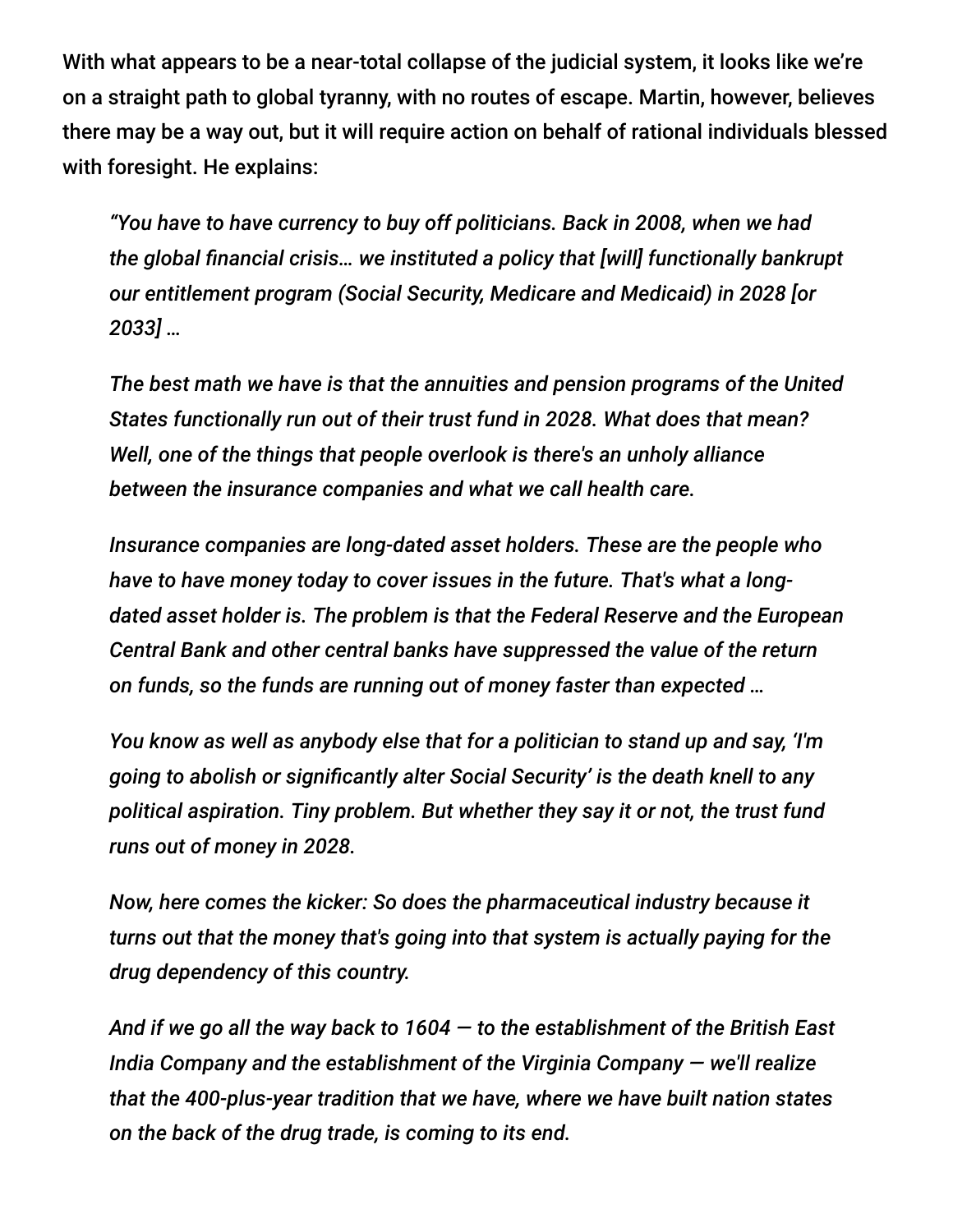*The good news for all of us is it's going to end around 2028, because we have a convergence that they didn't figure out how to cover up. The convergence is that the people with the money, the big pharmaceutical players, are the beneficiaries of a system that is going to bankrupt itself by virtue of their actions.*

*This is the brontosaurus that ate too much because it was the biggest dinosaur. And the great news is they have the brain the size of a pea, just like the brontosaurus. They are not smart. And the best thing we have going for us furry humans is that we actually are nimble.*

*Now, does that mean that we are not going to have an ounce of pain through the process? Absolutely not. There is social disruption that we can't even imagine on the horizon in 2026, 2027 and 2028, because 86 million people will lose what they thought was going to be their retirement funds.*

*When we see that number now go to 100 million people, and the 100 million people are sicker because of what we've injected today … those people who are going to require greater health care then are going to be faced with a bankrupt system incapable of supporting their life and their livelihood. And that is the death knell of this story.*

*The best news about this is we have time if people of good conscience get together and say, 'We're not going to let that apocalypse arrive because we have time to start building communities that actually care for each other. We have time to start building accountability structures.*

*We have time to start doing things that bring our social fabric together so that when that system collapses, we can come back to a rational view of what life and liberty and the pursuit of happiness is' because, until we can reclaim the sovereignty of our health, we cannot celebrate the sovereignty of our life."*

## What About the 2030 Agenda?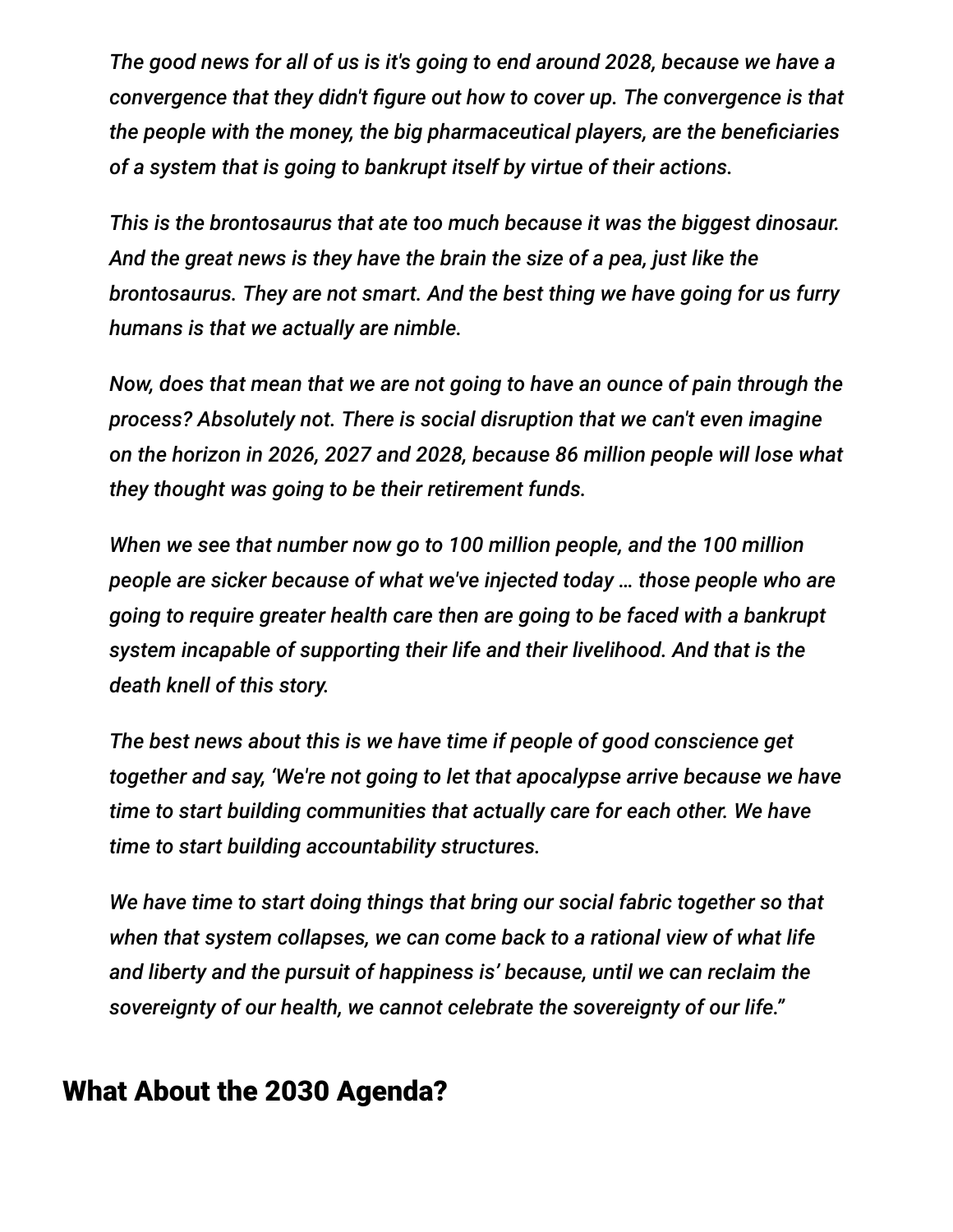By now, you've probably heard of the World Economic Forum's Great Reset agenda, which includes the transition to a Central Bank Digital Currency. With that, they can abolish the dollar and "reset" the entire global economy that is now tottering on its last leg. However, even here there may be kink in the plan that can save us.

"Like a good [James] Bond villain, he's actually ignorant of history," Martin says. The reason Martin remains optimistic that the Great Reset doesn't have a chance at all to succeed is because there's no way the global public will embrace an all-digital system that can be annihilated by an electromagnetic pulse or electromagnetic disruption.

This year alone, we've seen internet failures, power outages and digital finance hacks that would leave people stranded without a single penny were they reliant on an alldigital financial system.

*"The digital currency illusion is the most bizarre and pathetic Dr. Evil plan anybody's ever concocted,"* Martin says. *"The fact of the matter is the digital currency craze is one of those fantastical illusions that unfortunately has a single-point failure.*

*We live in a world where actors of both anarchist intent, and very, very laudable privateers and pirates are more than happy to make sure that digital currency never sees the light of day because they will, in fact, hack, crack and disrupt every system out there.*

*And so, I look at the whole Great Reset as great theater … But the entire illusion is being run because they're out of ideas. And … when the incumbency is out of bad ideas, they try desperately to force you into a behavior that you would not otherwise accept. All you have to do is just say no. Just don't play along."*

## The Financial Incentive for Depopulation

Is it possible that the COVID jabs might cause premature death and be an intentional form of depopulation? Well, since we're following the money, there's certainly a financial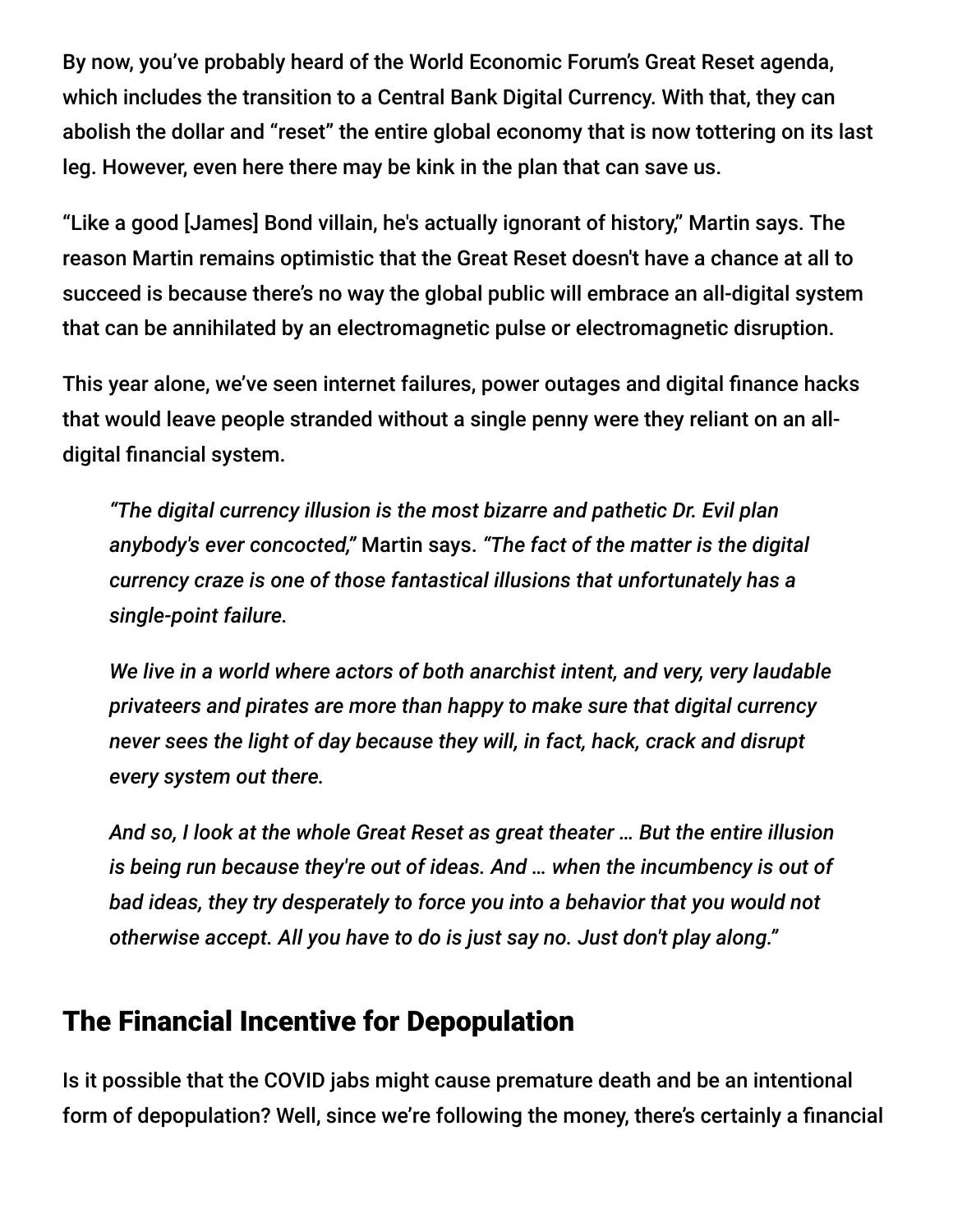incentive for such a scenario. As noted by Martin, if you've made financial promises to people who are closing in on retirement, the fewer there are of them the better.

"The financial interest for depopulation is a thoroughly compelling argument," Martin says. He recently reviewed this argument in a lecture given at the Church of Glad Tidings in Yuba City, which you can view above.

In short, having people live long enough to tap into their Social Security benefits and live to the full maturity of their life insurance policies is problematic with respect to the financial collapse that is looming.

Based on these financial realities  $-$  which certainly are not advertised or publicly discussed — there's clearly an economic incentive to shrink the population and get rid of as many people as possible before 2028. Unfortunately, based on previous lipid nanoparticle and mRNA trials, the chance of a mass casualty event is high.

*"There is no question … they jumped over animal trials for a very important reason,"* Martin says. *"We've been told it was to save time, but it wasn't to save time.*

*It was to put this particular pathogen into humanity, so that a lot of people suffer and ultimately die of effects that we could have picked up if we had done it the traditional way, which is seven to eight years of safety studies, before we decide to put it in the arms of humans.*

*That's not what we did. And if we look at the safety data from animal studies on mRNA, and on the lipid nanoparticle, there is no question that there is going to be a fatality increase because of this …*

*But the concern I have, [which may be] more egregious [than] the death … is the malingering morbidity, people who will require around the clock medical care is going to be a drain that will infect our economy so deeply that we may not recover.*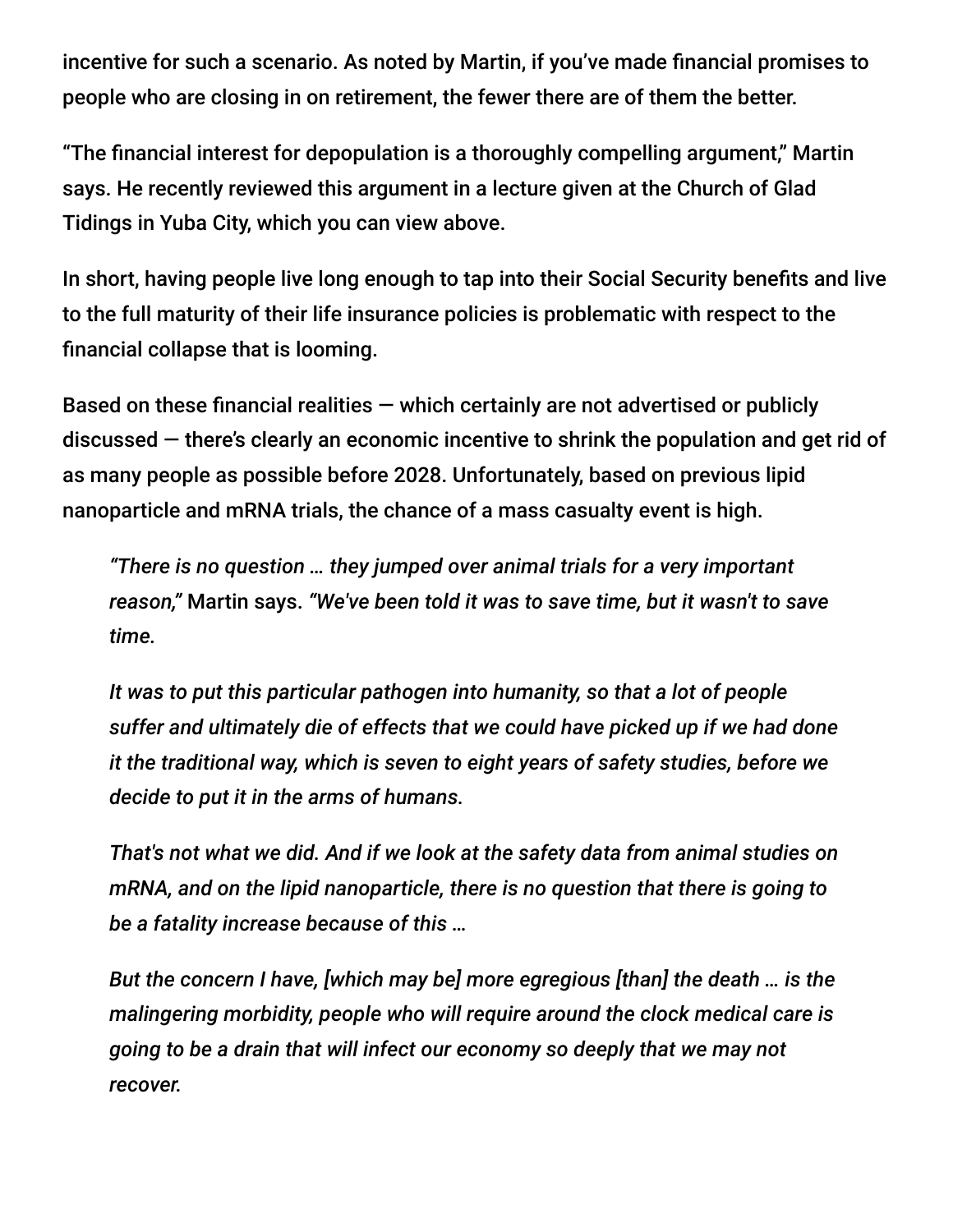*Because if we have people who have to stay at home with children who are sick, if we have people who have to care for elderly parents who are sick, if we have people who are caring for a spouse or a family member who are sick, that means we do not have the ability to enjoy life and liberty. And the fact is that I think we're going to have a bigger morbidity than mortality event."*

Now, as if all of that weren't enough, Martin has also discovered CRISPR patents that describe how they can "clip" the effects of mRNA/DNA-based vaccines from people. He believes they may be building a pathogen set that is then introduced into the population so that they can later introduce a more expensive technology that can fix what was broken. This, unfortunately, could mean survival may be based on your ability to pay.

## Were There Excess Deaths Due to COVID-19?

To backtrack for a moment, while we've been told COVID-19 caused excess deaths in 2020, one way to double-check that is to look at the number of life insurance policies paid. And in 2020, there were actually fewer life insurance policies paid out than normal, according to Martin.

*"Whose numbers are you going to believe? Are you going to believe the CDC who's trying to pump and dump this terror campaign of people dying, and therefore you need to have your mask on, you need to socially distance, you need to vaccinate?*

*Or are you going to believe the numbers from the people who actually pay claims when real human life ends? It turns out that if you look at the audited financial statements of the world's largest life insurance companies, we can find no excess death evidence. Is COVID so smart that it only kills the uninsured? Is that what we're supposed to believe?"*

# Live Consciously, Aligned With Health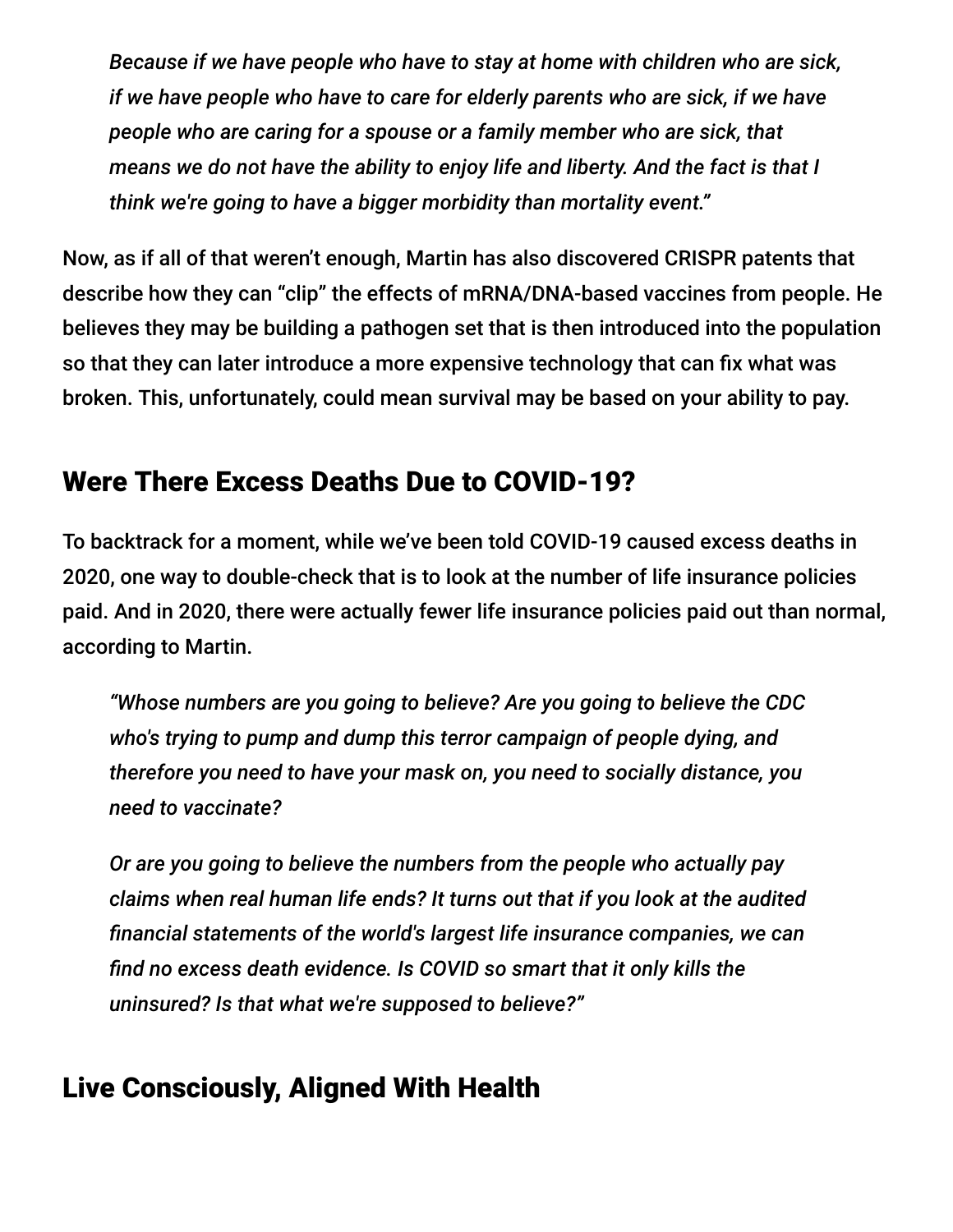In closing, I, like Martin, believe we can survive this and keep our freedom. But we must act. Individually, every single person needs to take actions that are in line with pro-life and liberty morals and ethics. As suggested by Martin, spend your money on certified organic foods and locally grown foods to help build a healthier food system.

**<sup>66</sup>** Make sure that what you put into your body is<br>aligned to your health Make sure that what you d **aligned to your health. Make sure that what you do with your body is aligned to your health. And then as you do that, invite other people into living a life that in fact models that behavior, so that we start building communities of consciousness. ~ David Martin, Ph.D."**

Spend time with friends and family and share information. Start building a sense of community again, in whatever way makes sense to you. When you make a purchasing decision, analyze whether you're supporting the evil being perpetrated, or choking its money supply. We need to start building micro-economies that can later grow into alternative economies. We need to start building support structures for when the financial and health care systems break.

*"The fact is we are in a very unique moment in human history, and it probably is as close to the story of Joseph in Egypt as you can get. You know the seven fat years and then the seven skinny years? Well, guess what? We have a couple of fat years left. You know what we should be doing?*

*We should be investing in our networks of relationship. We should be investing in our networks of community. We should be building those resilient fibers that hold us together because we know that there is a famine coming. And we are in a unique position right now to actually do something about it.*

*So, start with yourself. Make sure that what you put into your body is aligned to your health. Make sure that what you do with your body is aligned to your*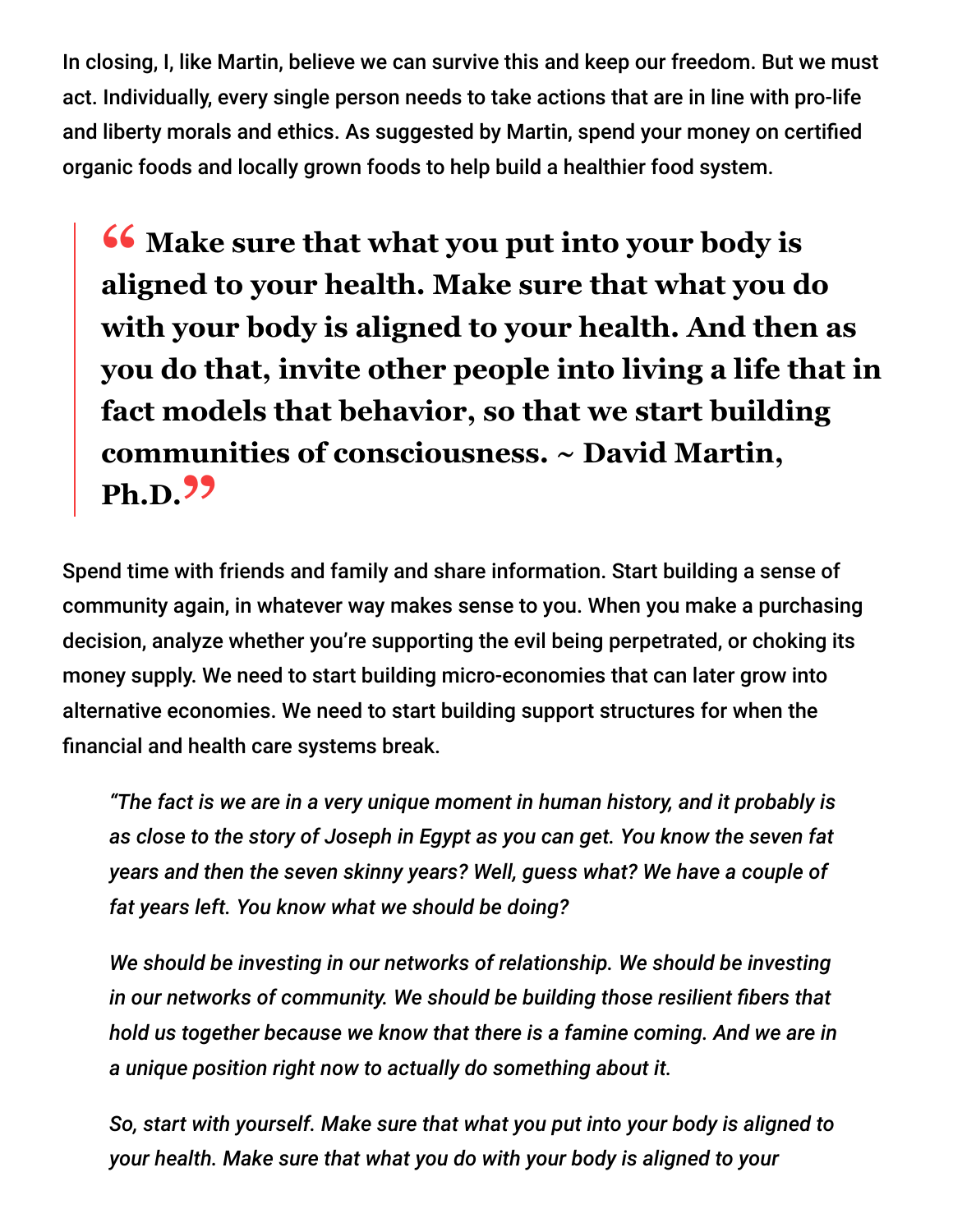*health. And then as you do that, invite other people into living a life that in fact models that behavior, so that we start building communities of consciousness. And as we build those communities, we will start building currencies of consciousness ...*

*There are a bunch of ways that we can solve these problems, and we can do it using the market. We can do it using our consciousness, but we need our consciousness, we need our community, and we need our currency to be organically aligned to humanity again."*

#### How to Break the Propaganda Cycle

Doing the things mentioned above will also further another task at hand, which is to break the propaganda cycle. The key, really, is to simply live your life as healthily and joyously as possible, so that people around you can see there are others out there who aren't living in fear. Eventually, they'll start seeing they actually have a choice.

*"Listen, propaganda cannot stand against the truth of a life well lived,"* Martin says*. "It can never stand against that truth. What we're trying to do is the wrong energy. We're trying to confront irrationality with rationality. But what we need to be doing is being persistent in showing up and living in a way that people look at it and say, 'I'll have what she's having.'*

*This is your 'Harry Met Sally' moment. This is that restaurant scene. This is your moment to be a person who outlasts the half-life of the propaganda reflex. And I've seen way too many people try to engage energetically in the debate where they enter into conflict and it destroys their well-being.*

*Don't be the miserable angry one. Be the one at the table who is the one worth looking at and going, 'I'll have what he's having. I'll have what she's having.' Live a life that is desirable, and you'll see propaganda become emasculated instantaneously …*